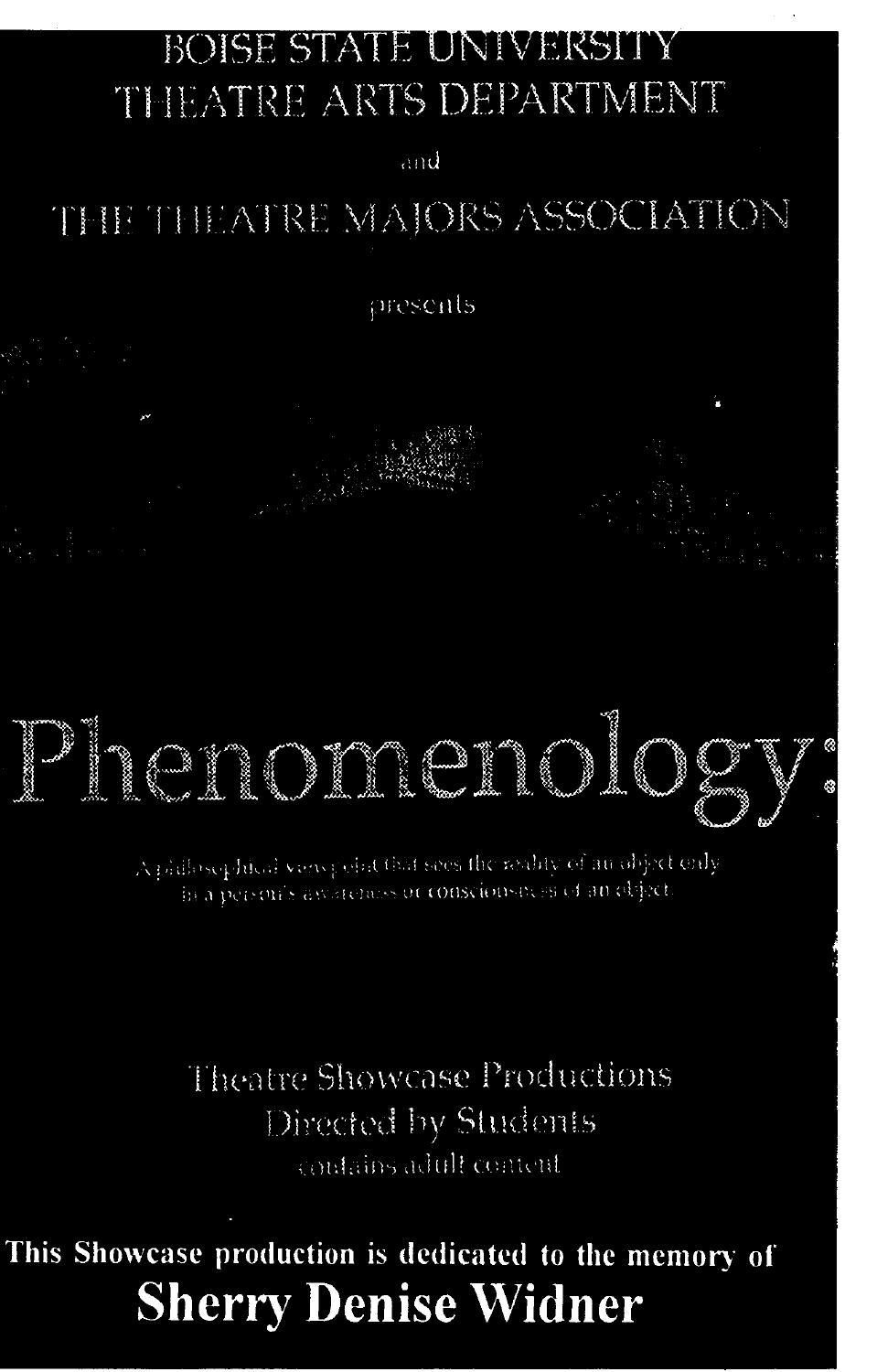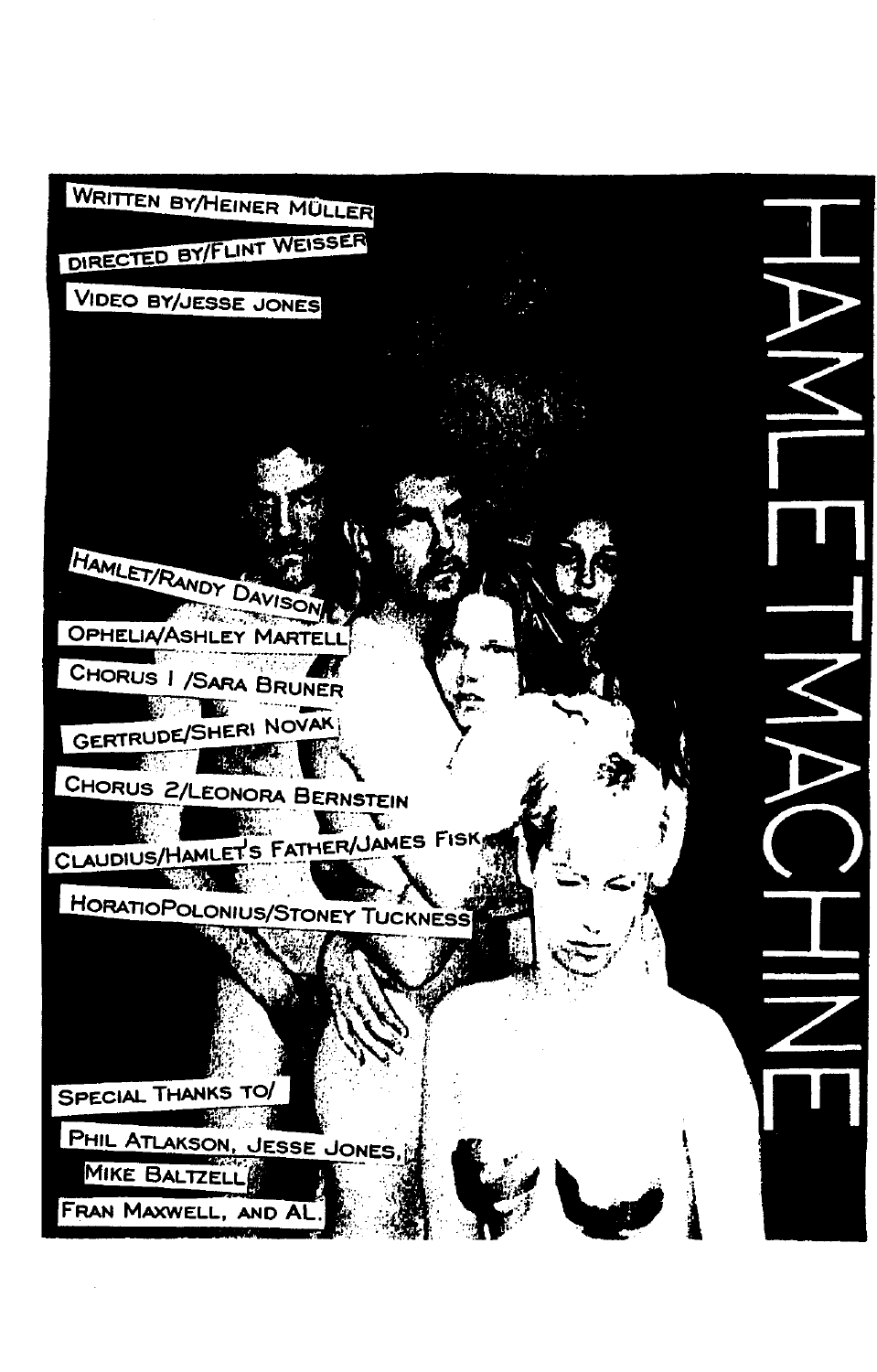SHOWS ON WEDS. & FRI.

Addict<br>Sean Small John Henry Elena Henry Heather Israel Christine Henry Kam Hervey Terry Commens Randy Davison Player A J.R. Doner Player B Eric Wiesem.an **Kassy Melton** Player D Rachel Pfleger Player E Mika Morris Chorus Rachelle Bernard

> Directed by Jeffrey Dean Lawrence Written by Jeffrey Dean Lawrence

Anytime anything becomes such an obsession in someones life that it begins to become dam aging to themselves or those around them, how then can it not be called an addiction?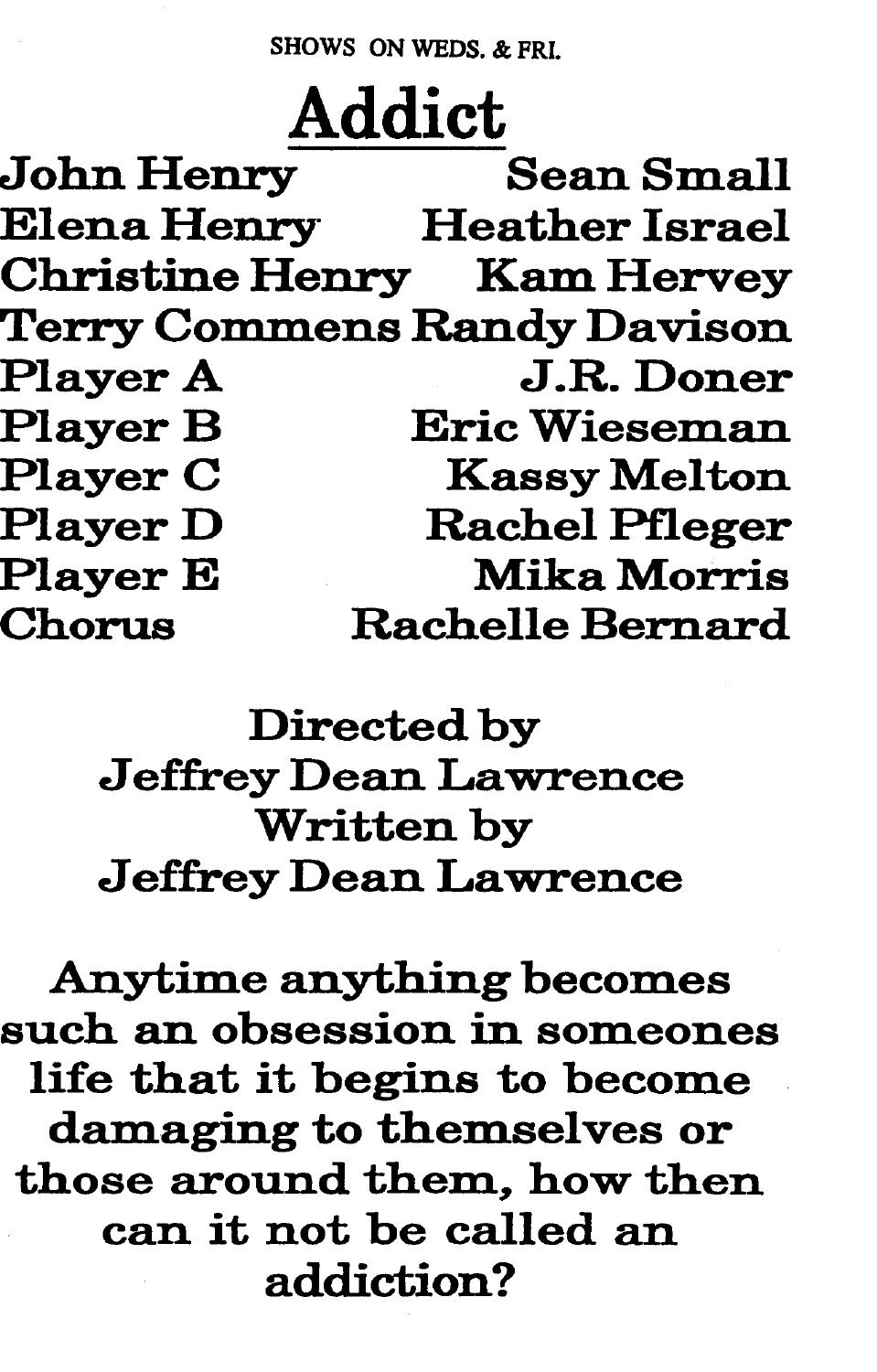SHOWS ON WEDS. & FRI.

## **STAGE DIRECTIONS**

### BY ISRAEL HOROVITZ

DIRECTED BY DONNA J. SELLE







CELLIST: NIKKI GRAYBEAL Excerpt from Bach/Strokowski's Komm Susser Tod (COME SWEET DEATH)

PROGRAM ARTWORK BY lANCE DAMERON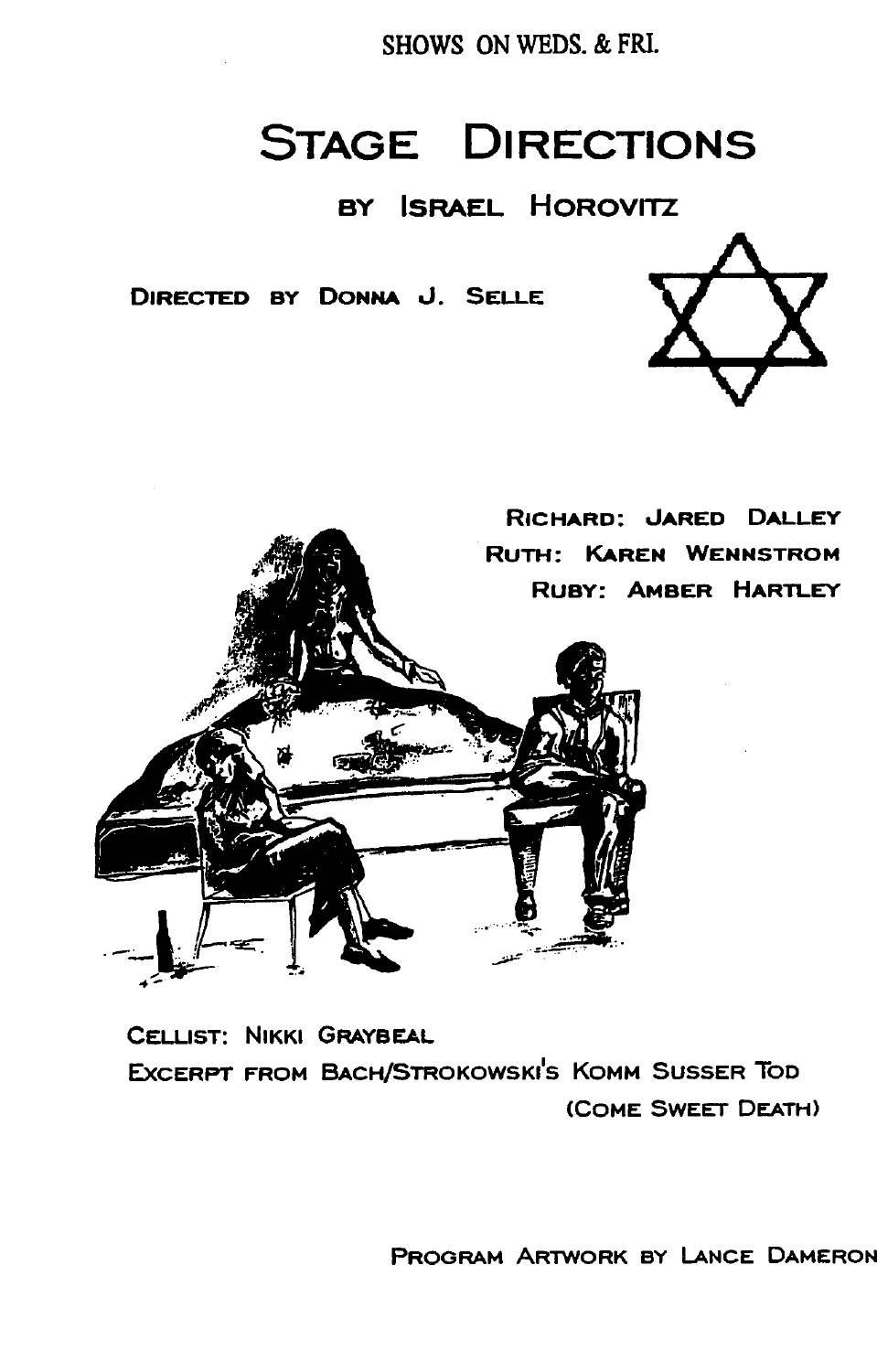

#### Written & Directed by Dano Madden

Planet Dwellers

Orflong........Sam Read Zip.............Randy Davison

Drop...........Sara Bruner

Music by Carolyn Bevington & Dano Madden

Program Design..Flint Weisser Sound Effects... Nick Garcia

Special Thanks:

Isaac Perelson Richard Klautsch Chris Willson Micheal Baltzell

SHOWS ON THURS. & SAT.

 $\sum_{\mathbf{k}}$ 

 $\mathbb{Z}$  , which is a set of  $\mathbb{Z}$  . We set  $\mathbb{Z}$  , where  $\mathbb{Z}$  is a set of  $\mathbb{Z}$  . We set  $\mathbb{Z}$  , where  $\mathbb{Z}$  is a set of  $\mathbb{Z}$  , where  $\mathbb{Z}$  is a set of  $\mathbb{Z}$  , where  $\mathbb{Z}$  is a set of  $\mathbb$ 

 $\mathscr{C}$  is a set of  $\mathscr{C}$ 

.. ·- --..:-

fr'fl

r $\mathcal{C}$  is a set of  $\mathcal{C}$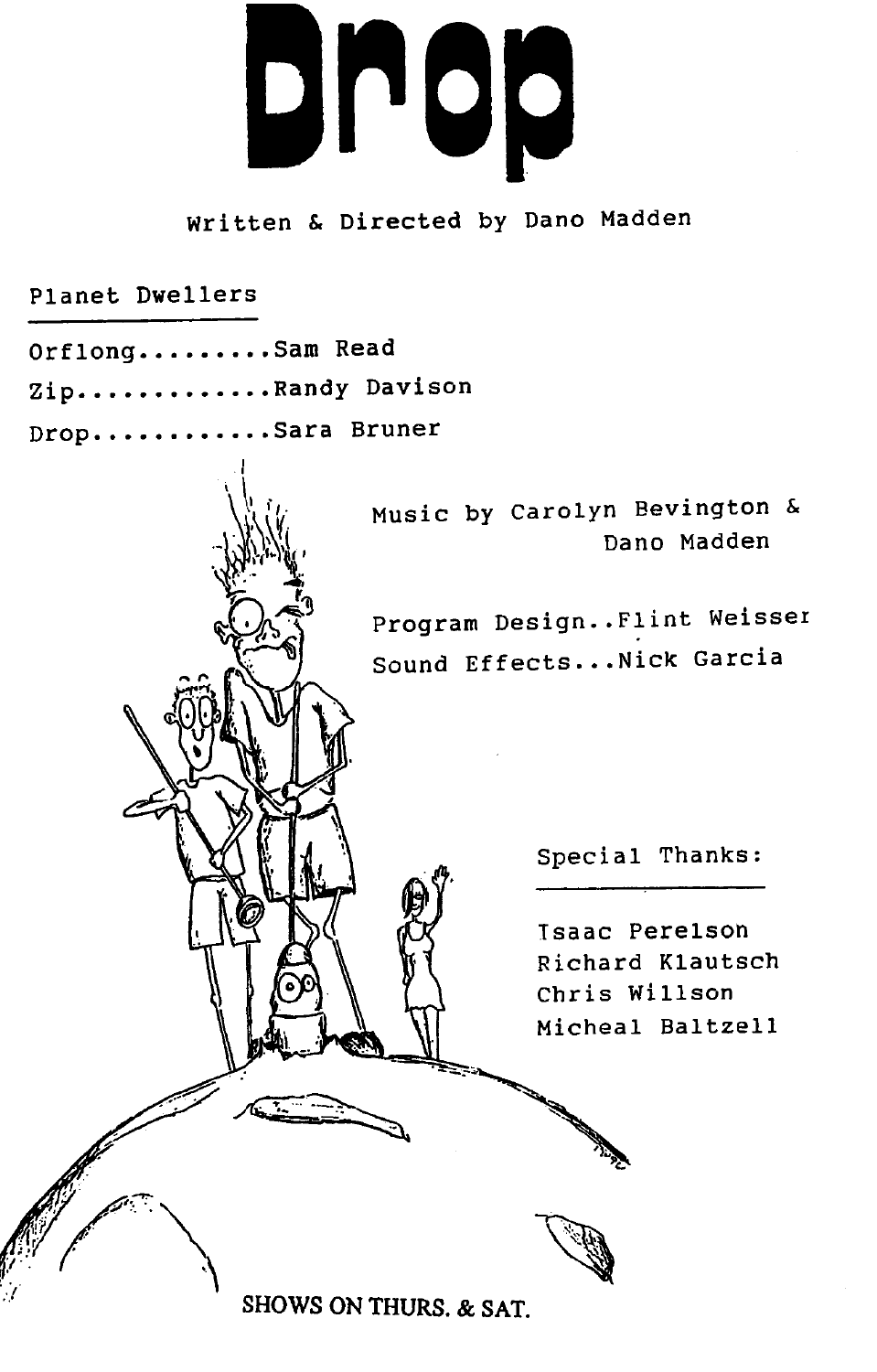SHOWS ON THURS, & SAT.



# written & directed by samuel read

# performers

karen wennstrom isaac perelson monica mason jerry bausman jake huntsman jennifer stockwell michelle lockhart james fisk



stage manager: kristy martin

program art: brenda seppa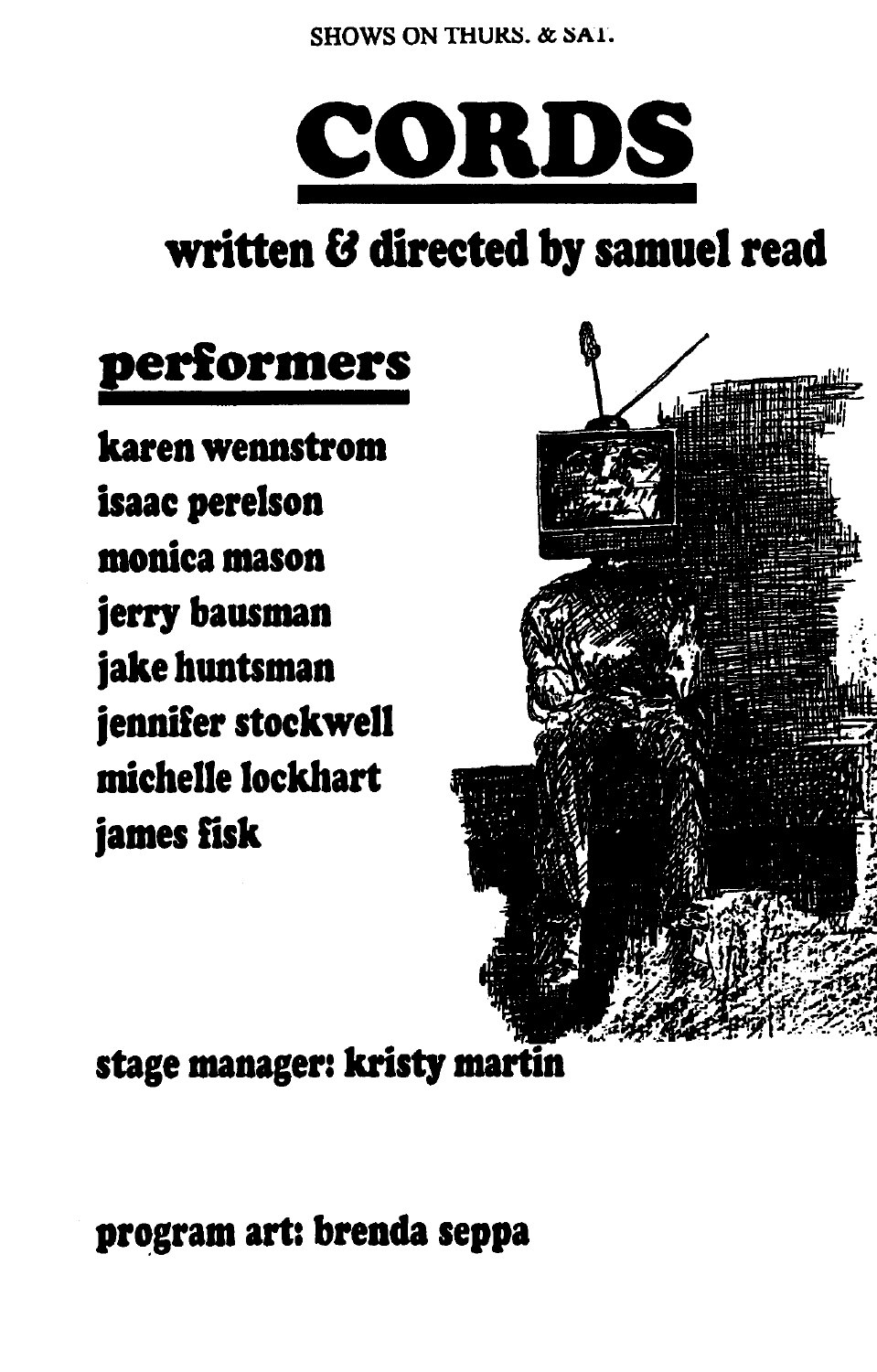